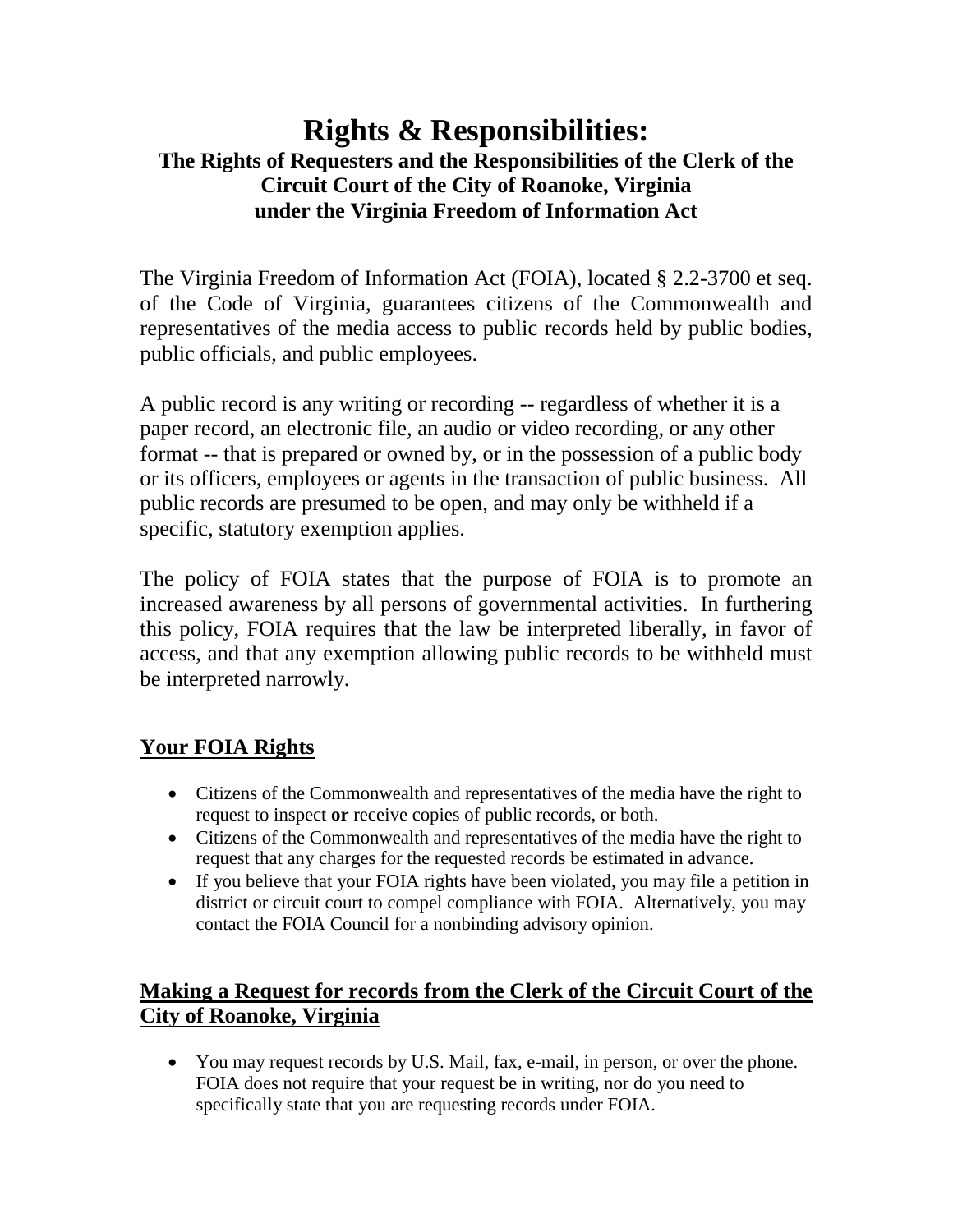- o From a practical perspective, it may be helpful to both you and the person receiving your request to put your request in writing. This allows you to create a record of your request. It also gives us a clear statement of what records you are requesting, so that there is no misunderstanding over a verbal request. However, we cannot refuse to respond to your FOIA request if you elect to not put it in writing.
- Your request must identify the records you are seeking with "reasonable" specificity." This is a common-sense standard. It does not refer to or limit the volume or number of records that you are requesting; instead, it requires that you be specific enough so that we can identify and locate the records that you are seeking.
- Your request must ask for existing records or documents. FOIA gives you a right to inspect or copy **records**; it does not apply to a situation where you are asking general questions about the work of the Clerk of the Circuit Court of the City of Roanoke, Virginia, nor does it require the Clerk of the Circuit Court of the City of Roanoke, Virginia to create a record that does not exist.
- You may choose to receive electronic records in any format used by the Clerk of the Circuit Court of the City of Roanoke, Virginia in the regular course of business.
	- o For example, if you are requesting records maintained in an Excel database, you may elect to receive those records electronically, via e-mail or on a computer disk, or to receive a printed copy of those records
- If we have questions about your request, please cooperate with staff's efforts to clarify the type of records that you are seeking, or to attempt to reach a reasonable agreement about a response to a large request. Making a FOIA request is not an adversarial process, but we may need to discuss your request with you to ensure that we understand what records you are seeking.

**To request records from the Clerk of the Circuit Court of the City of Roanoke, Virginia, you may direct your request to Melinda Mayo, the FOIA Officer for the Clerk of the Circuit Court of the City of Roanoke, Virginia. She can be reached at telephone: 540.853.6357, [melinda.mayo@roanokeva.gov,](mailto:melinda.mayo@roanokeva.gov) or fax at 540.853.1138. You may also contact her with questions you have concerning requesting records from the Clerk of the Circuit Court of the City of Roanoke, Virginia. In addition, the Freedom of Information Advisory Council is available to answer any questions you may have about FOIA. The Council may be contacted by e-mail at foiacouncil@dls.virginia.gov, or by phone at (804) 225-3056 or [toll free] 1-866-448- 4100.**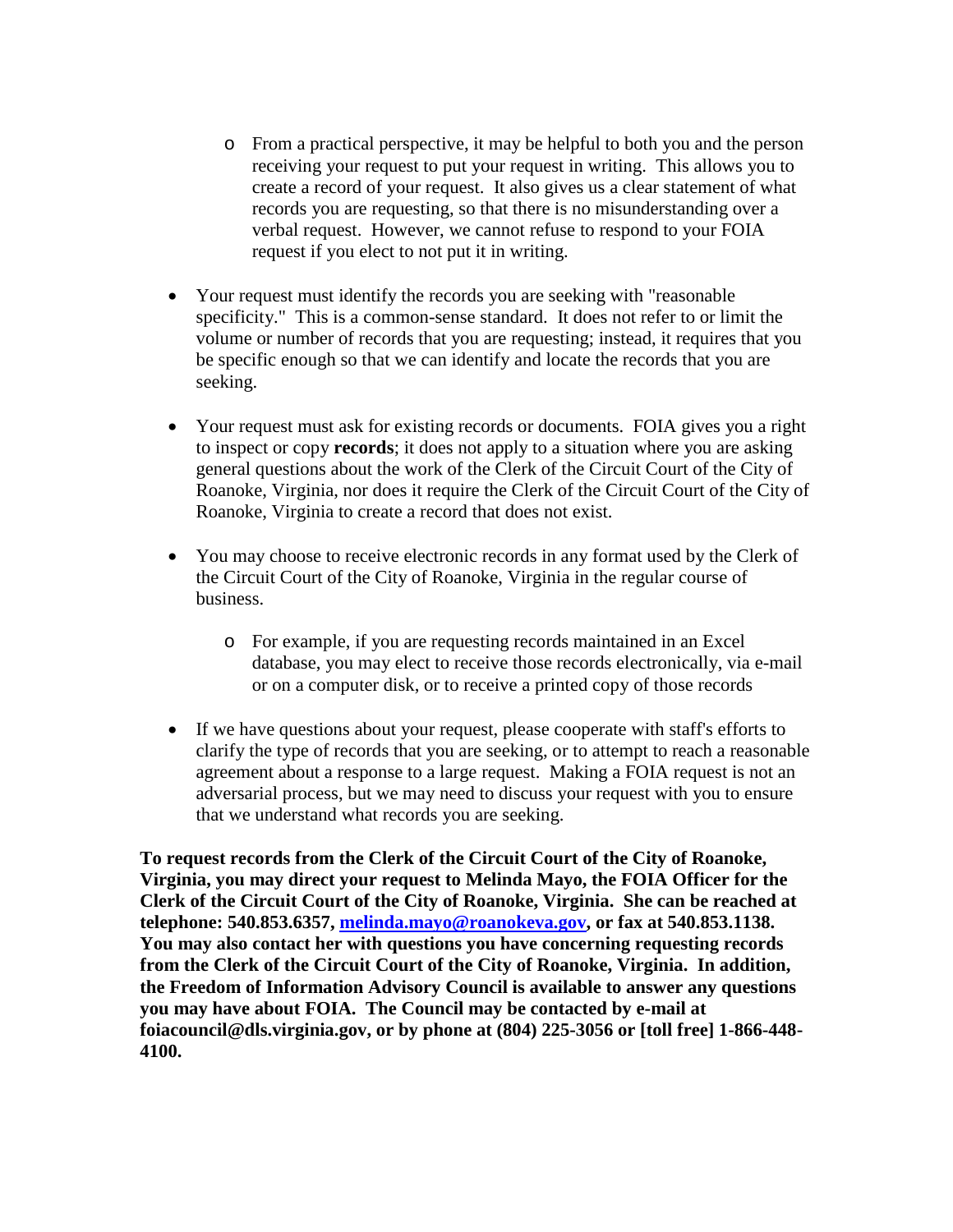## **The Clerk of the Circuit Court of the City of Roanoke's Responsibilities in Responding to Your Request**

- The Clerk of the Circuit Court of the City of Roanoke, Virginia must respond to your request within five working days of receiving it. "Day One" is considered the day after your request is received. The five-day period does not include weekends or holidays.
- The reason behind your request for public records from the Clerk of the Circuit Court of the City of Roanoke, Virginia is irrelevant, and you do not have to state why you want the records before we respond to your request. FOIA does, however, allow the Clerk of the Circuit Court of the City of Roanoke, Virginia to require you to provide your name and legal address.
- FOIA requires that the Clerk of the Circuit Court of the City of Roanoke, Virginia make one of the following responses to your request within the five-day time period:
	- 1) We provide you with the records that you have requested in their entirety.
	- 2) We withhold all of the records that you have requested, because all of the records are subject to a specific statutory exemption. If all of the records are being withheld, we must send you a response in writing. That writing must identify the volume and subject matter of the records being withheld, and state the specific section of the Code of Virginia that allows us to withhold the records.
	- 3) We provide some of the records that you have requested, but withhold other records. We cannot withhold an entire record if only a portion of it is subject to an exemption. In that instance, we may redact the portion of the record that may be withheld, and must provide you with the remainder of the record. We must provide you with a written response stating the specific section of the Code of Virginia that allows portions of the requested records to be withheld.
	- 4) We inform you in writing that the requested records cannot be found or do not exist (we do not have the records you want). However, if we know that another public body has the requested records, we must include contact information for the other public body in our response to you.
	- 5) If it is practically impossible for the Clerk of the Circuit Court of the City of Roanoke, Virginia to respond to your request within the five-day period, we must state this in writing, explaining the conditions that make the response impossible. This will allow us seven additional working days to respond to your request, giving us a total of 12 working days to respond to your request.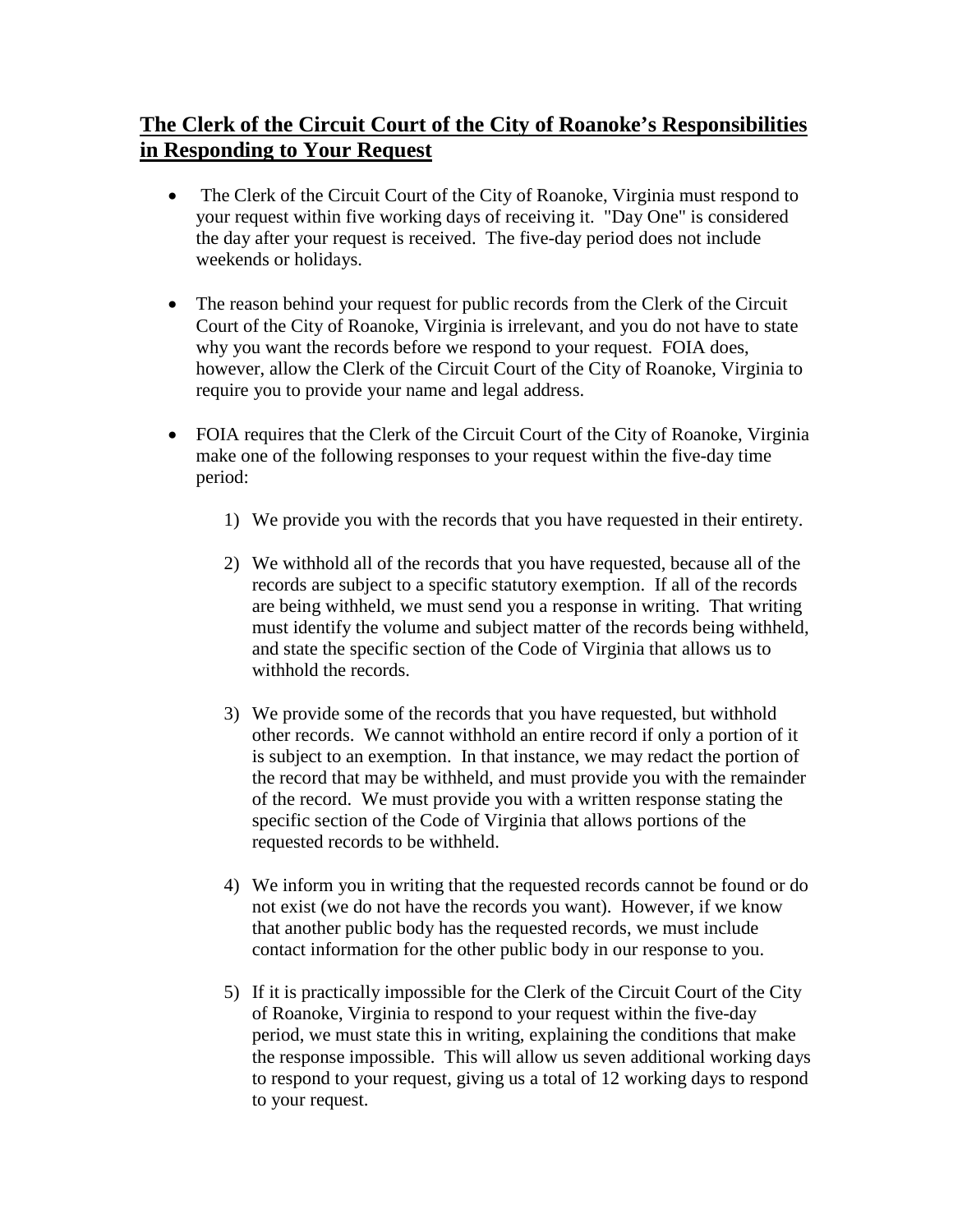• If you make a request for a very large number of records, and we feel that we cannot provide the records to you within 12 working days without disrupting our other organizational responsibilities, we may petition the court for additional time to respond to your request. However, FOIA requires that we make a reasonable effort to reach an agreement with you concerning the production or the records before we go to court to ask for more time.

#### **Costs**

- A public body may make reasonable charges not to exceed its actual cost incurred in accessing, duplicating, supplying, or searching for the requested records. No public body shall impose any extraneous, intermediary, or surplus fees or expenses to recoup the general costs associated with creating or maintaining records or transacting the general business of the public body. Any duplicating fee charged by a public body shall not exceed the actual cost of duplication. All charges for the supplying of requested records shall be estimated in advance at the request of the citizen as set forth in subsection F of § 2.2-3704 of the Code of Virginia.
- You may have to pay for the records that you request from the Clerk of the Circuit Court of the City of Roanoke, Virginia. FOIA allows us to charge for the actual costs of responding to FOIA requests. This would include items like staff time spent searching for the requested records, copying costs or any other costs directly related to supplying the requested records. It cannot include general overhead costs. In accordance with §17.1-275 A(8) of the Code of Virginia, the Clerk of the Circuit Court of the City of Roanoke, Virginia charges \$0.50 (fifty cents) for each page or, if an electronic record, each image. In addition to the fee for each page there will be a charge of \$2.00 for each document where the seal of the court was annexed to any document (certifying documents) pursuant to  $\S 17.1$ -275 A(9) of the Code of Virginia.
- If we estimate that it will cost more than \$200 to respond to your request, we may require you to pay a deposit, not to exceed the amount of the estimate, before proceeding with your request. The five days that we have to respond to your request does not include the time between when we ask for a deposit and when you respond.
- You may request that we estimate in advance the charges for supplying the records that you have requested. This will allow you to know about any costs upfront, or give you the opportunity to modify your request in an attempt to lower the estimated costs.
- If you owe us money from a previous FOIA request that has remained unpaid for more than 30 days, the Clerk of the Circuit Court of the City of Roanoke, Virginia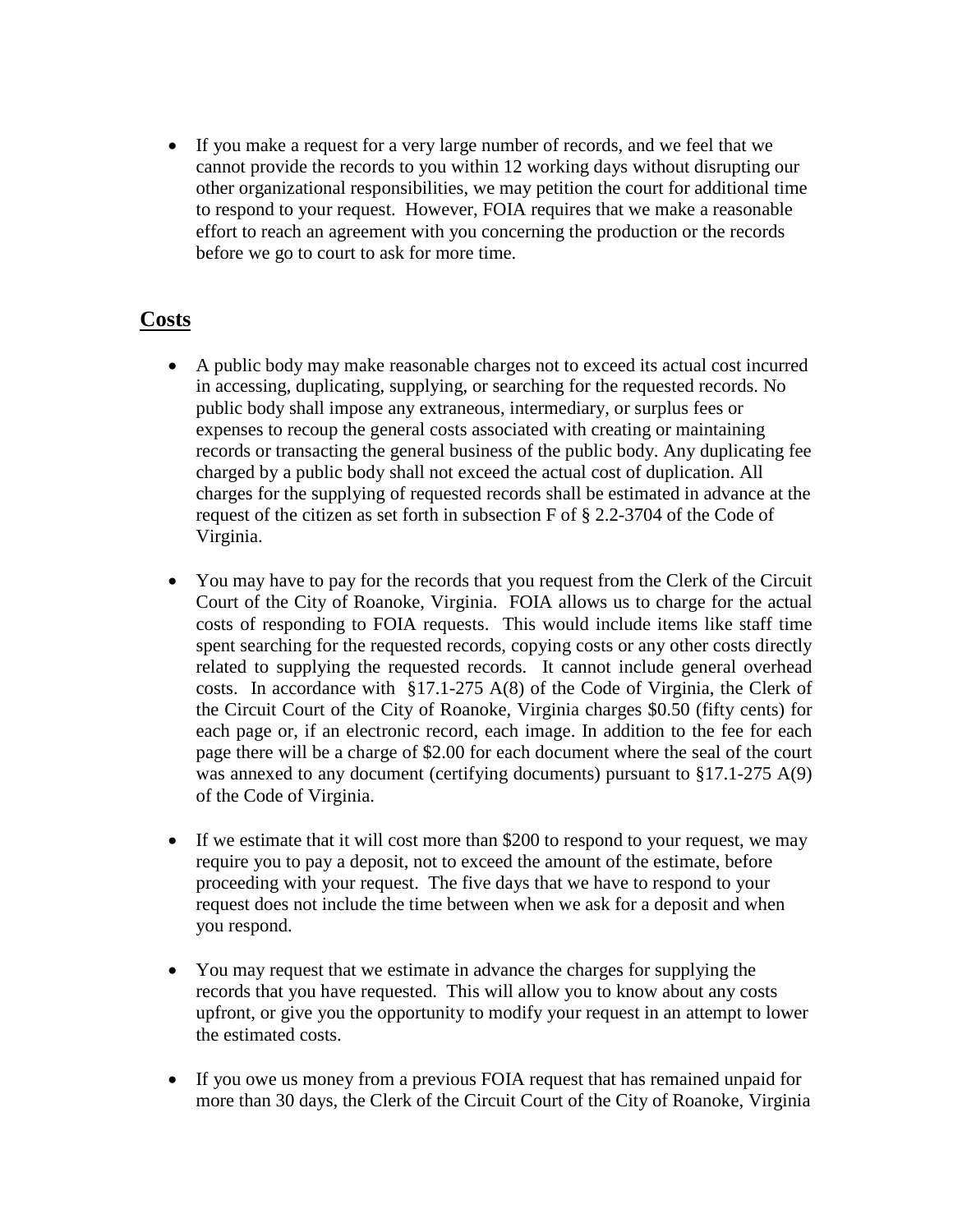may require payment of the past-due bill before it will respond to your new FOIA request.

#### **Types of records**

The following is a general description of the types of records held by the Clerk of the Circuit Court of the City of Roanoke, Virginia:

Records regarding the payment of various filing fees to the Clerk of the Circuit Court of the City of Roanoke, Virginia regarding court proceedings

Records regarding payments of filing fees paid to the Clerk of the Circuit Court of the City of Roanoke, Virginia regarding recording real estate matters

Records concerning employees of the Clerk of the Circuit Court of the City of Roanoke, Virginia

Records regarding court proceedings

Records regarding real estate documents recorded with the Clerk of the Circuit Court of the City of Roanoke, Virginia

If you are unsure whether the Clerk of the Circuit Court of the City of Roanoke, Virginia has the record(s) you seek, please contact Melinda Mayo, FOIA Officer, directly at 540.853.6357, [melinda.mayo@roanokeva.gov,](mailto:melinda.mayo@roanokeva.gov) or fax at 540.853.1138.

#### **Commonly used exemptions**

- The Code of Virginia allows any public body to withhold certain records from public disclosure. The Clerk of the Circuit Court of the City of Roanoke, Virginia commonly withholds records subject to the following exemptions:
- Records subject to attorney-client privilege (§ 2.2-3705.1 (2)) or attorney work product (§ 2.2-3705.1 (3))
- Vendor proprietary information  $(\S 2.2 3705.1 \(6))$
- Personnel records (§2.2-3705.1 (1) of the Code of Virginia)
- Records deemed confidential pursuant the Code of Virginia, the Supreme Court of Virginia, or by order of the a court

#### **Policy regarding the use of exemptions**

• The general policy of the Clerk of the Circuit Court of the City of Roanoke, Virginia is to invoke the personnel records exemption in those instances where it